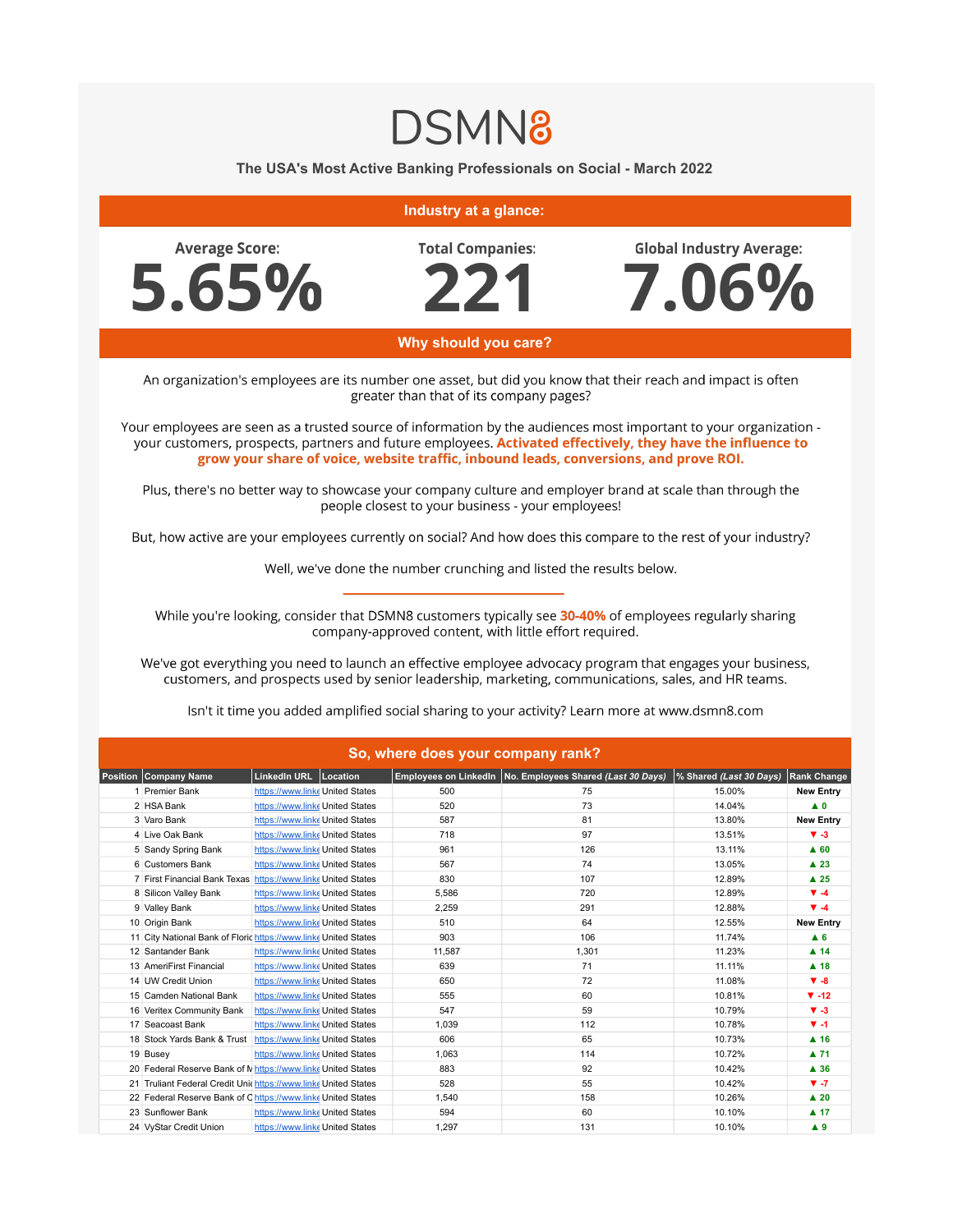| 25 Capital City Bank Group                                     | https://www.linkeUnited States  |  | 636    | 64    | 10.06%         | $\blacktriangle$ 100     |
|----------------------------------------------------------------|---------------------------------|--|--------|-------|----------------|--------------------------|
| 26 Bank OZK                                                    | https://www.linke United States |  | 2,086  | 208   | 9.97%          | $\blacktriangle$ 13      |
| 27 WesBanco                                                    | https://www.linke United States |  | 1,438  | 142   | 9.87%          | $\blacktriangle$ 48      |
| 28 Fulton Bank                                                 | https://www.linke United States |  | 1,546  | 151   | 9.77%          | $\blacktriangle$ 30      |
| 29 Members 1st Federal Cred https://www.linke United States    |                                 |  | 751    | 73    | 9.72%          | $V - 8$                  |
| 30 Texas Capital Bank                                          | https://www.linke United States |  | 1,781  | 173   | 9.71%          | $\Psi -21$               |
| 31 WaFd Bank                                                   | https://www.linke United States |  | 766    | 72    | 9.40%          | $\blacktriangledown$ -20 |
| 32 Axos Bank                                                   | https://www.linke United States |  | 899    | 84    | 9.34%          | A9                       |
|                                                                |                                 |  |        |       |                | $V - 8$                  |
| 33 The Bancorp                                                 | https://www.linke United States |  | 663    | 61    | 9.20%          |                          |
| 34 CNB Bank                                                    | https://www.linke United States |  | 550    | 50    | 9.09%          | $\Psi - 26$              |
| 35 First Commonwealth Bank https://www.linke United States     |                                 |  | 1,135  | 103   | 9.07%          | $\blacktriangle$ 2       |
| 36 Federal Reserve Bank of Dhttps://www.linke United States    |                                 |  | 1,113  | 100   | 8.98%          | $\Psi - 26$              |
| 37 Federal Reserve Bank of Rhttps://www.linke United States    |                                 |  | 1,603  | 142   | 8.86%          | $V - 22$                 |
| 38 Horizon Bank                                                | https://www.linke United States |  | 594    | 52    | 8.75%          | $V - 2$                  |
| 39 Flagstar Bank                                               | https://www.linke United States |  | 4,539  | 392   | 8.64%          | $V - 11$                 |
| 40 Enterprise Bank & Trust                                     | https://www.linke United States |  | 892    | 77    | 8.63%          | $\Psi - 18$              |
| 41 WSFS Bank                                                   | https://www.linke United States |  | 1,368  | 118   | 8.63%          | $\blacktriangle$ 38      |
| 42 Bremer Bank                                                 | https://www.linke United States |  | 1,426  | 120   | 8.42%          | ▲ 74                     |
| 43 Indymac Bank                                                | https://www.linke United States |  | 1,434  | 120   | 8.37%          | ▲ 169                    |
| 44 BankPlus                                                    | https://www.linke United States |  | 611    | 50    | 8.18%          | ▲ 127                    |
| 45 BECU                                                        | https://www.linke United States |  | 2,152  | 176   | 8.18%          | $\Psi - 22$              |
| 46 Pinnacle Financial Partners https://www.linke United States |                                 |  | 2,097  | 171   | 8.15%          | $\triangle$ 8            |
| 47 Dollar Bank                                                 | https://www.linke United States |  | 1,078  | 87    | 8.07%          | $\blacktriangle$ 8       |
| 48 Investors Bank                                              | https://www.linke United States |  | 1,837  | 148   | 8.06%          | $\blacktriangledown$ -24 |
| 49 Berkshire Bank                                              | https://www.linke United States |  | 1,071  | 86    | 8.03%          | $\Psi - 4$               |
| 50 First Republic Bank                                         | https://www.linke United States |  | 6,028  | 479   | 7.95%          | $\Psi - 4$               |
| 51 Nicolet National Bank                                       |                                 |  | 522    | 41    | 7.85%          | <b>New Entry</b>         |
|                                                                | https://www.linke United States |  |        |       |                |                          |
| 52 CoBank                                                      | https://www.linke United States |  | 1,204  | 94    | 7.81%          | $\blacktriangle$ 5       |
| 53 First Citizens Bank                                         | https://www.linke United States |  | 6,925  | 530   | 7.65%          | $\blacktriangle$ 30      |
| 54 Salem Five Bank                                             | https://www.linke United States |  | 580    | 44    | 7.59%          | $\blacktriangle$ 17      |
| 55 SouthState Bank                                             | https://www.linke United States |  | 3,092  | 234   | 7.57%          | $\blacktriangle$ 32      |
| 56 FAIRWINDS Credit Union https://www.linke United States      |                                 |  | 542    | 41    | 7.56%          | $\blacktriangle$ 45      |
| 57 Virginia Credit Union                                       | https://www.linke United States |  | 610    | 46    | 7.54%          | A9                       |
| 58 Dime Community Bank                                         | https://www.linke United States |  | 540    | 40    | 7.41%          | $\Psi - 28$              |
| 59 Rockland Trust                                              | https://www.linke United States |  | 1,322  | 97    | 7.34%          | $\blacktriangledown$ -24 |
| 60 Midland States Bank                                         | https://www.linke United States |  | 656    | 48    | 7.32%          | $\Psi - 9$               |
| 61 United Community Bank                                       | https://www.linke United States |  | 1,724  | 125   | 7.25%          | $\blacktriangle$ 25      |
| 62 Ent Credit Union                                            | https://www.linke United States |  | 794    | 57    | 7.18%          | $\blacktriangle$ 45      |
| 63 Pacific Western Bank                                        | https://www.linke United States |  | 2,302  | 164   | 7.12%          | $\blacktriangle$ 76      |
| 64 Citizens                                                    | https://www.linke United States |  | 17,322 | 1,234 | 7.12%          | $\blacktriangle$ 21      |
| 65 BOK Financial                                               | https://www.linke United States |  | 5,328  | 378   | 7.09%          | $\Psi - 12$              |
| 66 MUFG Union Bank                                             | https://www.linke United States |  | 708    | 50    | 7.06%          | $\Psi - 28$              |
| 67 First Financial Bank                                        | https://www.linke United States |  | 2,026  | 143   | 7.06%          | $\blacktriangle$ 2       |
| 68 Old National Bank                                           | https://www.linke United States |  | 2,645  | 186   | 7.03%          | $\blacktriangle$ 29      |
| 69 Teachers Credit Union                                       | https://www.linke United States |  | 562    | 39    | 6.94%          | $\blacktriangle$ 45      |
| 70 Simmons Bank                                                | https://www.linke United States |  | 2,443  | 166   | 6.79%          | $\Psi - 50$              |
|                                                                |                                 |  | 502    | 34    |                |                          |
| 71 Middlesex Savings Bank                                      | https://www.linke United States |  |        |       | 6.77%<br>6.74% | <b>New Entry</b>         |
| 72 Summit Credit Union                                         | https://www.linke United States |  | 534    | 36    |                | $\blacktriangle$ 38      |
| 73 Golden 1 Credit Union                                       | https://www.linke United States |  | 1,247  | 84    | 6.74%          | $\blacktriangle$ 19      |
| 74 Metro Bank                                                  | https://www.linke United States |  | 1,454  | 97    | 6.67%          | ▲ 131                    |
| 75 1st Source Bank                                             | https://www.linke United States |  | 980    | 65    | 6.63%          | $\blacktriangle$ 44      |
| 76 Western Alliance Bank                                       | https://www.linke United States |  | 2,921  | 193   | 6.61%          | $\blacktriangle$ 1       |
| 77 Renasant Bank                                               | https://www.linke United States |  | 1,534  | 101   | 6.58%          | $\Psi - 4$               |
| 78 Kay and Associates                                          | https://www.linke United States |  | 578    | 38    | 6.57%          | <b>New Entry</b>         |
| 79 Randolph Brooks Federal (https://www.linke United States    |                                 |  | 999    | 65    | 6.51%          | $\blacktriangle$ 65      |
| 80 Pacific Premier Bank                                        | https://www.linke United States |  | 1,234  | 80    | 6.48%          | $\blacktriangle$ 15      |
| 81 Atlantic Union Bank                                         | https://www.linke United States |  | 1,234  | 80    | 6.48%          | $\Psi - 69$              |
| 82 IBC Bank                                                    | https://www.linke United States |  | 1,556  | 100   | 6.43%          | ▲ 111                    |
| 83 Huntington National Bank https://www.linke United States    |                                 |  | 13,973 | 898   | 6.43%          | $\blacktriangle$ 10      |
| 84 BankUnited                                                  | https://www.linke United States |  | 1,654  | 105   | 6.35%          | $\Psi - 3$               |
| 85 Eastern Bank                                                | https://www.linke United States |  | 1,598  | 101   | 6.32%          | $\Psi - 13$              |
| 86 FBNC                                                        | https://www.linke United States |  | 670    | 42    | 6.27%          | $\blacktriangledown$ -25 |
| 87 Equity Bank                                                 | https://www.linke United States |  | 902    | 56    | 6.21%          | $\blacktriangle$ 24      |
| 88 Suncoast Credit Union                                       | https://www.linke United States |  | 1,008  | 62    | 6.15%          | $V - 39$                 |
| 89 Federal Reserve Bank of Khttps://www.linke United States    |                                 |  | 1,597  | 98    | 6.14%          | $V - 9$                  |
| 90 PSECU                                                       | https://www.linke United States |  | 556    | 34    | 6.12%          | $\Psi - 6$               |
| 91 KeyBank                                                     | https://www.linke United States |  | 15,543 | 939   | 6.04%          | $\blacktriangle$ 3       |
| 92 Ameris Bank                                                 | https://www.linke United States |  | 2,438  | 147   | 6.03%          | $\blacktriangle$ 8       |
| 93 TD Auto Finance                                             | https://www.linke United States |  | 1,000  | 60    | 6.00%          | ▲ 79                     |
| 94 Idaho Central Credit Union https://www.linke United States  |                                 |  | 750    | 45    | 6.00%          | ▲ 35                     |
| 95 Bank of Texas                                               | https://www.linke United States |  | 852    | 51    | 5.99%          | $V - 25$                 |
| 96 TowneBank                                                   | https://www.linke United States |  | 873    | 52    | 5.96%          | <b>New Entry</b>         |
|                                                                |                                 |  |        |       |                |                          |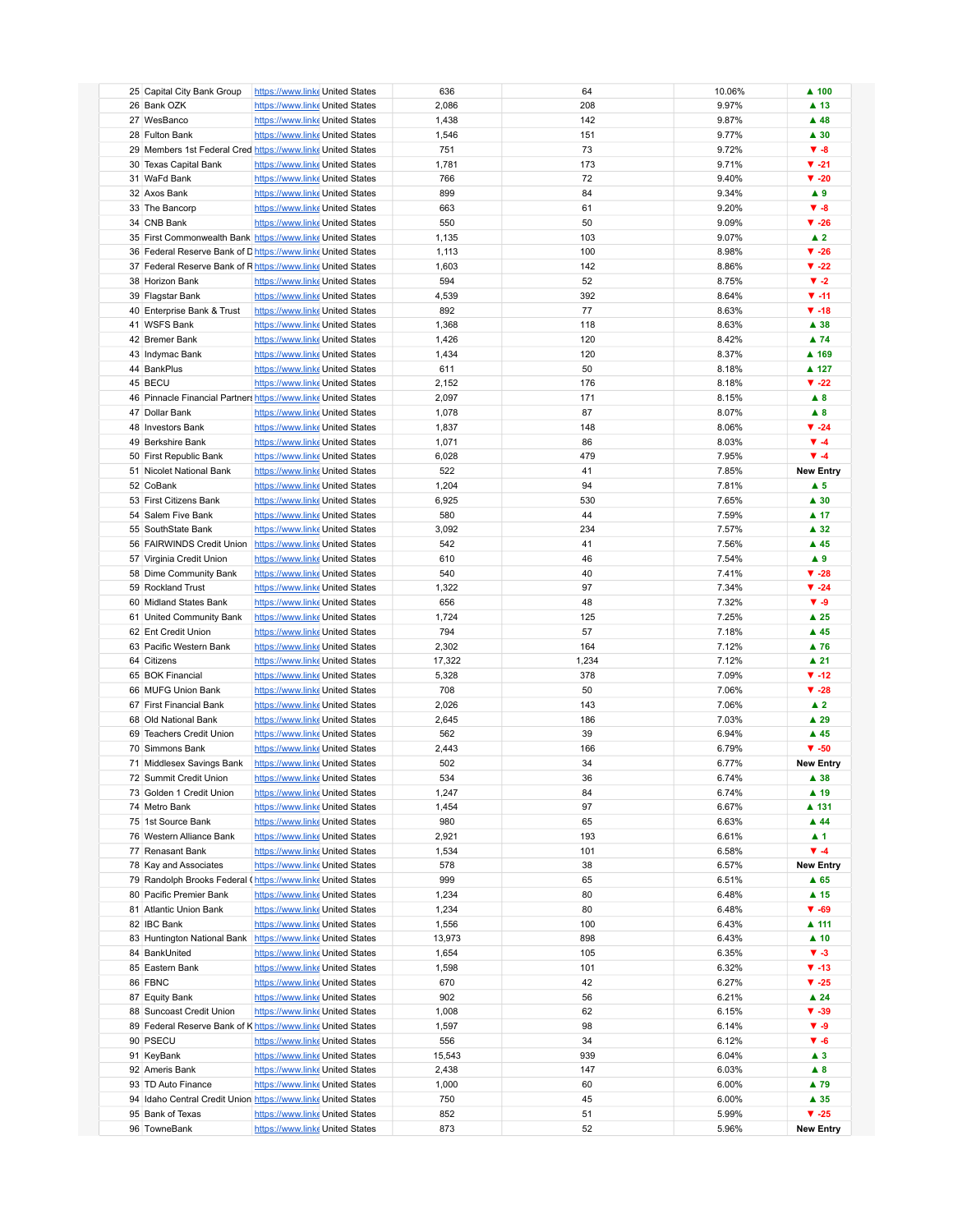| 97 Bank of England Mortgage https://www.linke United States      |                                 | 996          | 59    | 5.92%        | $\Psi - 29$              |
|------------------------------------------------------------------|---------------------------------|--------------|-------|--------------|--------------------------|
| 98 Bell Bank                                                     | https://www.linke United States | 830          | 49    | 5.90%        | $\Psi - 79$              |
| 99 Webster Bank                                                  | https://www.linke United States | 4,579        | 270   | 5.90%        | $\Psi -21$               |
| 100 Commerce Bank                                                | https://www.linke United States | 3,941        | 232   | 5.89%        | $\blacktriangledown -2$  |
| 101 Centennial Bank                                              | https://www.linke United States | 1,157        | 68    | 5.88%        | $\Psi - 58$              |
| 102 PNC BANK                                                     | https://www.linke United States | 557          | 32    | 5.75%        | <b>New Entry</b>         |
| 103 Bangor Savings Bank                                          | https://www.linke United States | 873          | 50    | 5.73%        | $\Psi - 96$              |
| 104 Federal Reserve Bank of Shttps://www.linke United States     |                                 | 1,235        | 70    | 5.67%        | $\Psi - 86$              |
| 105 Heartland Bank and Trust (https://www.linke United States    |                                 | 587          | 33    | 5.62%        | ▲ 69                     |
|                                                                  |                                 |              |       |              |                          |
| 106 First Midwest Bank                                           | https://www.linke United States | 1,679        | 94    | 5.60%        | $\blacktriangle$ 41      |
| 107 Tri Counties Bank                                            | https://www.linke United States | 793          | 44    | 5.55%        | $\blacktriangle$ 5       |
| 108 Park National Bank                                           | https://www.linke United States | 746          | 41    | 5.50%        | $\blacktriangle$ 1       |
| 109 Logix Federal Credit Union https://www.linke United States   |                                 | 591          | 32    | 5.41%        | $V - 1$                  |
| 110 Lake Michigan Credit Unior https://www.linke United States   |                                 | 955          | 51    | 5.34%        | $\blacktriangle$ 14      |
| 111 Ocean Bank                                                   | https://www.linke United States | 663          | 35    | 5.28%        | $\P$ -12                 |
| 112 OceanFirst Bank                                              | https://www.linke United States | 1,083        | 57    | 5.26%        | $\Psi - 50$              |
| 113 Cadence Bank                                                 | https://www.linke United States | 1,907        | 100   | 5.24%        | $\blacktriangle$ 4       |
| 114 Popular                                                      | https://www.linke United States | 4,066        | 213   | 5.24%        | $\Psi - 47$              |
| 115 Banc of California                                           | https://www.linke United States | 879          | 46    | 5.23%        | $\blacktriangle$ 0       |
| 116 NBT Bank                                                     | https://www.linke United States | 1,092        | 57    | 5.22%        | $\Psi - 11$              |
| 117 Nevada State Bank                                            | https://www.linke United States | 542          | 28    | 5.17%        | ▲ 36                     |
| 118 Regions Bank                                                 | https://www.linke United States | 19,173       | 990   | 5.16%        | $\blacktriangle$ 4       |
| 119 Bethpage Federal Credit U https://www.linke United States    |                                 | 546          | 28    | 5.13%        | $\blacktriangle$ 4       |
| 120 Southside Bank                                               | https://www.linke United States | 585          | 30    | 5.13%        | $\Psi - 14$              |
| 121 Heritage Bank                                                | https://www.linke United States | 568          | 29    | 5.11%        | $V - 39$                 |
| 122 Republic Bank                                                | https://www.linke United States | 1,392        | 71    | 5.10%        | $\Psi - 26$              |
| 123 Zions Bancorporation                                         | https://www.linke United States | 3,232        | 164   | 5.07%        | $V - 21$                 |
| 124 Mercantile Bank of Michiga https://www.linke United States   |                                 | 553          | 28    | 5.06%        | $\Psi - 77$              |
| 125 STAR Financial Bank                                          | https://www.linke United States | 515          | 26    | 5.05%        | $\blacktriangle$ 13      |
|                                                                  |                                 |              |       |              |                          |
| 126 Trustco Bank                                                 | https://www.linke United States | 577          | 29    | 5.03%        | $\blacktriangledown$ -22 |
| 127 Provident Bank                                               | https://www.linke United States | 1,386        | 68    | 4.91%        | $V - 7$                  |
| 128 WSECU                                                        | https://www.linke United States | 534          | 26    | 4.87%        | $\blacktriangle$ 30      |
| 129 Comerica Bank                                                | https://www.linke United States | 8,873        | 432   | 4.87%        | $\blacktriangle$ 16      |
| 130 Patelco Credit Union                                         | https://www.linke United States | 829          | 40    | 4.83%        | $\Psi - 54$              |
| 131 First National Bank of Oma https://www.linke United States   |                                 | 3,532        | 170   | 4.81%        | $\Psi - 10$              |
| 132 Digital Federal Credit Unior https://www.linke United States |                                 | 1,060        | 51    | 4.81%        | $\blacktriangledown -2$  |
| 133 Umpqua Bank                                                  | https://www.linke United States | 3,586        | 172   | 4.80%        | $\Psi - 44$              |
| 134 Signature Bank                                               | https://www.linke United States | 1,486        | 70    | 4.71%        | $\Psi - 60$              |
| 135 Redstone Federal Credit U https://www.linke United States    |                                 | 618          | 29    | 4.69%        | $\blacktriangle$ 7       |
| 136 Happy State Bank                                             | https://www.linke United States | 599          | 28    | 4.67%        | $\Psi - 109$             |
| 137 U.S. Bank                                                    | https://www.linke United States | 65,780       | 3,000 | 4.56%        | $\Psi - 49$              |
| 138 First Interstate                                             | https://www.linke United States | 4,035        | 179   | 4.44%        | $\Psi - 90$              |
| 139 Mechanics Bank                                               | https://www.linke United States | 1,201        | 53    | 4.41%        |                          |
|                                                                  |                                 |              |       |              | $V - 21$                 |
| 140 City National Bank                                           | https://www.linke United States | 5,410        |       | 238<br>4.40% | $\Psi - 80$              |
|                                                                  | https://www.linke United States |              | 151   | 4.38%        | <b>New Entry</b>         |
| 141 BancorpSouth<br>142 Centier Bank                             | https://www.linke United States | 3,445<br>799 | 35    | 4.38%        | $\Psi - 83$              |
| 143 Trustmark Bank                                               | https://www.linke United States | 1,764        | 77    | 4.37%        | ▲ 19                     |
|                                                                  |                                 |              |       |              |                          |
| 144 Federal Reserve Board                                        | https://www.linke United States | 2,424        | 105   | 4.33%        | $\Psi - 18$              |
| 145 Washington Trust Bank                                        | https://www.linke United States | 989          | 42    | 4.25%        | $\Psi - 5$               |
| 146 Bank of Oklahoma                                             | https://www.linke United States | 1,987        | 84    | 4.23%        | $V - 5$                  |
| 147 Northwest Bank                                               | https://www.linke United States | 1,470        | 60    | 4.08%        | $\Psi - 95$              |
| 148 National Bank of Arizona                                     | https://www.linke United States | 646          | 26    | 4.02%        | ▲ 1                      |
| 149 Zions Bank                                                   | https://www.linke United States | 2,366        | 95    | 4.02%        | $\Psi -21$               |
| 150 Bank of the West                                             | https://www.linke United States | 9,948        | 393   | 3.95%        | $\Psi - 18$              |
| 151 BMO Harris Bank                                              | https://www.linke United States | 10,401       | 410   | 3.94%        | $\P$ -14                 |
| 152 IDB Bank                                                     | https://www.linke United States | 1,015        | 40    | 3.94%        | $\blacktriangle$ 5       |
| 153 Fulton Financial Corporatio https://www.linke United States  |                                 | 1,117        | 44    | 3.94%        | $\blacktriangledown$ -20 |
| 154 Amegy Bank                                                   | https://www.linke United States | 1,501        | 59    | 3.93%        | $V - 11$                 |
| 155 Federal Reserve System                                       | https://www.linke United States | 2,347        | 85    | 3.62%        | $\Psi - 19$              |
| 156 First National Bank of Penr https://www.linke United States  |                                 | 557          | 20    | 3.59%        | $V - 6$                  |
| 157 PlainsCapital Bank                                           | https://www.linke United States | 873          | 31    | 3.55%        | $\blacktriangle$ 10      |
| 158 Banner Bank                                                  | https://www.linke United States | 2,813        | 98    | 3.48%        | $\blacktriangle$ 11      |
| 159 Prosperity Bank                                              | https://www.linke United States | 1,467        | 50    | 3.41%        | $V - 5$                  |
| 160 Woodforest National Bank https://www.linke United States     |                                 | 3,357        | 110   | 3.28%        | $\blacktriangle$ 4       |
| 161 First Community Bank                                         | https://www.linke United States | 923          | 30    | 3.25%        | ▲ 37                     |
| 162 California Bank & Trust                                      | https://www.linke United States | 1,295        | 42    | 3.24%        | $\blacktriangle$ 22      |
| 163 First American Bank                                          | https://www.linke United States | 968          | 31    | 3.20%        | $\Psi - 60$              |
| 164 Union Bank                                                   | https://www.linke United States | 10,140       | 322   | 3.18%        | $\P$ -12                 |
| 165 Bank of Hope                                                 | https://www.linke United States | 701          | 22    | 3.14%        | $\Psi - 17$              |
| 166 Bank of America                                              | https://www.linke United States | 289,630      | 9,000 | 3.11%        | $V - 11$                 |
| 167 Cathay Bank                                                  | https://www.linke United States | 1,074        | 33    | 3.07%        | $\blacktriangle$ 27      |